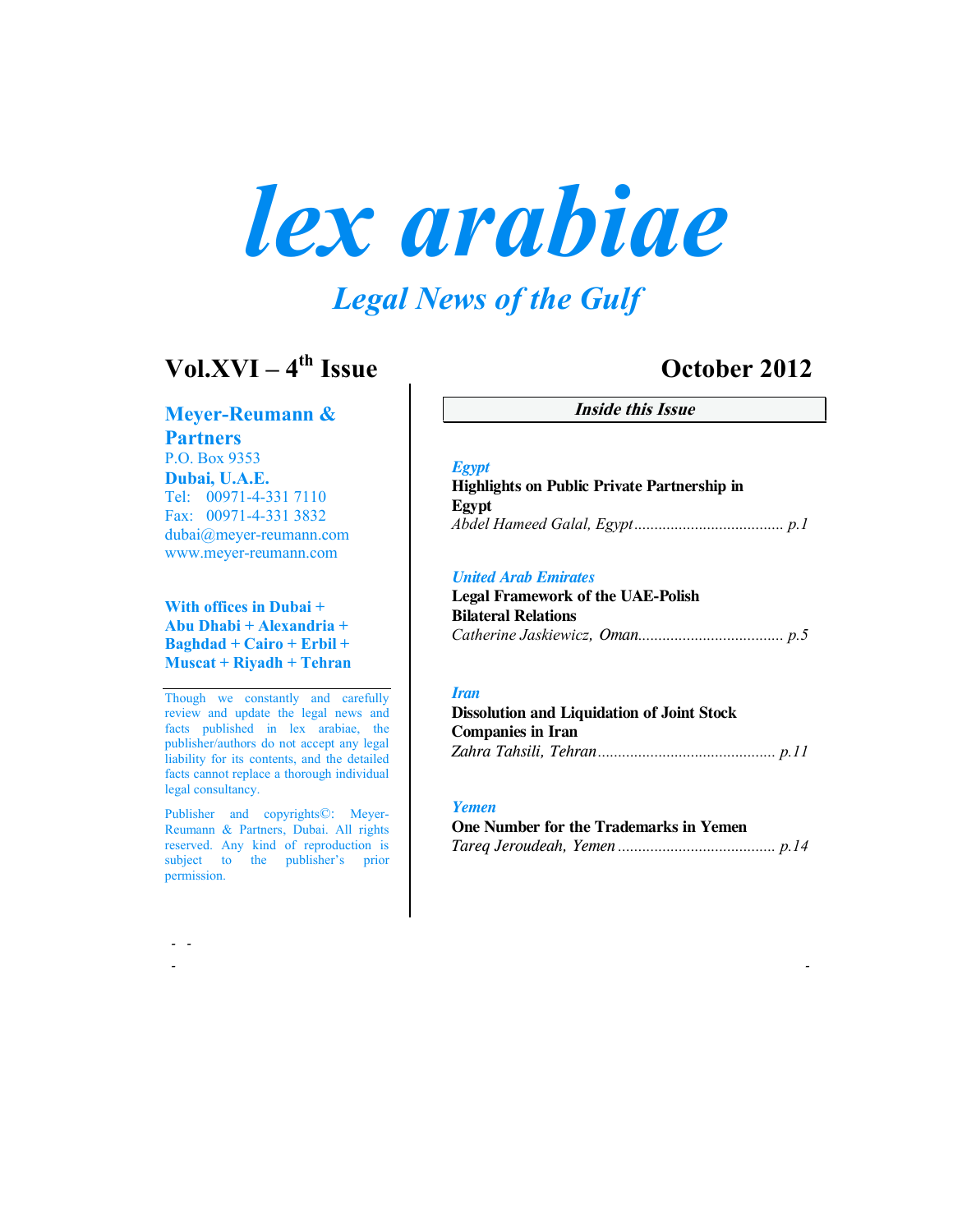*Egypt*

# **Highlights on Public Private Partnership in Egypt**

#### **Guiding Principle**

*The Public Private Partnership Law No. 67 of 2010 (hereinafter "PPP Law") was promulgated on May 18, 2010 as part of the government's strategy to reform the countries economy and increase energy and infrastructure development by leveraging private sector know-how, experience and efficiency to facilitate the timely and cost effective procurement of public utility services.*

#### **A. Introduction<sup>1</sup>**

Before the PPP Law was introduced, the government's procurement of previous projects was governed by the Tenders and Bids Law No. 89 of 1998 and its Executive Regulations issued by the Minister of Finance Decree no.1367 of 1998 .

Under Law No. 89 of 1998 the procurement of goods or services are carried out by virtue of a tender, competitive negotiation or, in special cases, through direct agreements.

Although Law No. 89 of 1998 may have been an adequate framework for procuring simple goods and services on a regular basis, the government realized this was not an adequate framework for

 $\overline{a}$ 

large scale complex projects. As a result of its exorbitant nature provisions, Public Private Partnership transactions had the administrative nature in procedural and substantive rules. This lead to the new PPP Law which introduces important new features compared to Law No. 89 of 1998.

#### **B. PPP Law No. 67/2010**

The Egyptian legislator promulgated the law in summer 2010 and its Executive Regulations were issued by a Prime Minister's Decree No.238 of 2011

Egypt's PPP Law provides a framework for the procurement of infrastructure projects as well as other utility projects and services under a public- private partnership model.

The first two, of the Law's four chapters, define the projects covered by the Law as those with a total contract value exceeding EGP 100 million (\$17.7 million) and involving a concession or off take agreement of five years or more in duration.

The second chapter also provides clarity on the roles of existing regulatory bodies and gives a legal grounding to other new bodies, including the Supreme Committee for Public Private Partnership Affairs.

The said Committee is chaired by the prime minister, and with membership of competent ministers involved with economic development, as well as the head of the Public Private Partnership Central Unit (hereinafter PPPCU), the council is competent for the followings<sup>2</sup>:

• setting of an integrated national policy

#### *Meyer***-Reumann** *& Partners*

 $\overline{a}$ 

<sup>1</sup> According to

http://www.globalwaterintel.com/archive/1 1/5/general/structure-egypts-ppp-law.html http://www.iflr1000.com/LegislationGuide /653/The-new-PPP-Law.html

 $2 \text{ According to Article 15}$ , Law no. 67/2010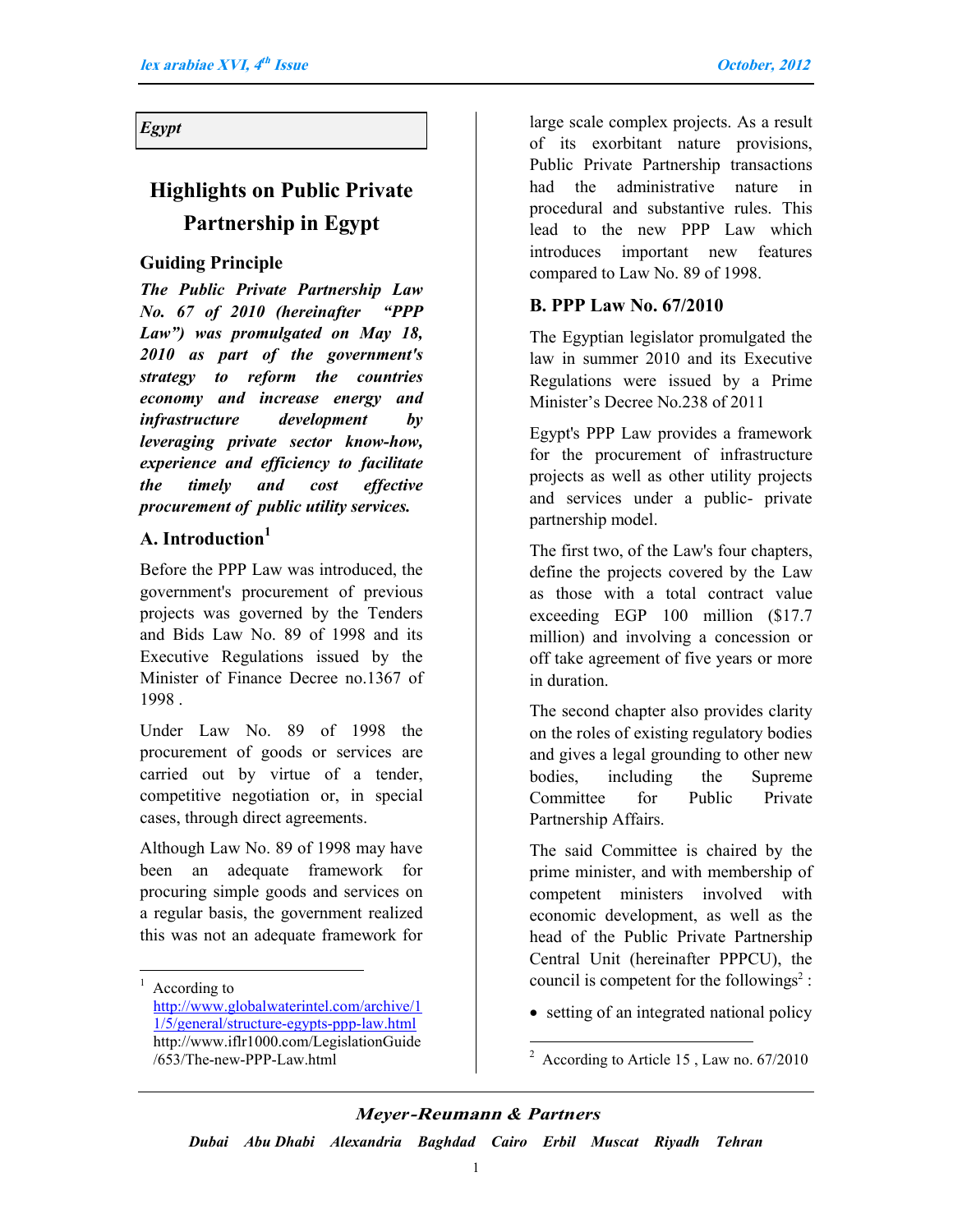for PPP and identifying its framework ,objectives, mechanisms, and targeted scope of the projects

- endorsing in the application of the PPP structure on the projects of Administrative Authorities
- monitoring the allocation of financial funds to ensure the fulfillment of financial obligations resulting from the implementation of PPP contracts.
- issuing the rules and general criteria for the PPP, and endorsing standard PPP contracts for use in different sectors
- endorsing the recommendation of the Competent Authority of the Administrative Authority related to the selection of the contracting party entering into the PPP contract and approving the conclusion thereof.
- Conducting studies and proposing means to provide and develop the market tools necessary for the provision of the appropriate financial structures for PPP projects

The Law also introduces the concept of a mandatory prequalification process for each project, as well as the introduction of a competitive dialogue process intended to improve the tender documents for specific projects. Bidders will be required to present an initial nonbinding bid, which forms the basis of discussions with the client. The bidding documents can afterwards be refined as the client sees fit.

#### **C. Public Private Partnership Central Unit<sup>3</sup>**

PPCU is the "center of expertise" it's authority empowered for providing and disseminating policy of partnership between the public and private sectors, the development of practices for the implementation of projects and plays a vital role in providing the first projects.

PPPCU was part of technical office of the Ministry of Finance and now became a legal independent entity affiliated with the Ministry of Finance by virtue of law.

PPPCU is competent for the following:

- Provide technical, financial and legal expertise to the Supreme Committee for PPP and to the PPP satellite within the Administrative Authority
- Lay out and monitor the procedures to tender and conclude PPP contracts and their execution
- Prepare and publish studies, information and statistics related to PPP projects both locally and internationally.
- Selection of advisors for the tender of PPP projects and contracting with them in accordance with the rules and procedures set forth in the Executive Regulations of this law

One of the main responsibilities of the Unit is to make sure that the proposals for partnership projects are based on a good analysis of the actual needs and the value of these projects. The Unit will make sure that those projects got their necessary approvals on the budget and that the choice of partners is based on fair competition.

#### *Meyer***-Reumann** *& Partners*

 $\overline{a}$ 

<sup>&</sup>lt;sup>3</sup> According to Egyptian Ministry of Finance Website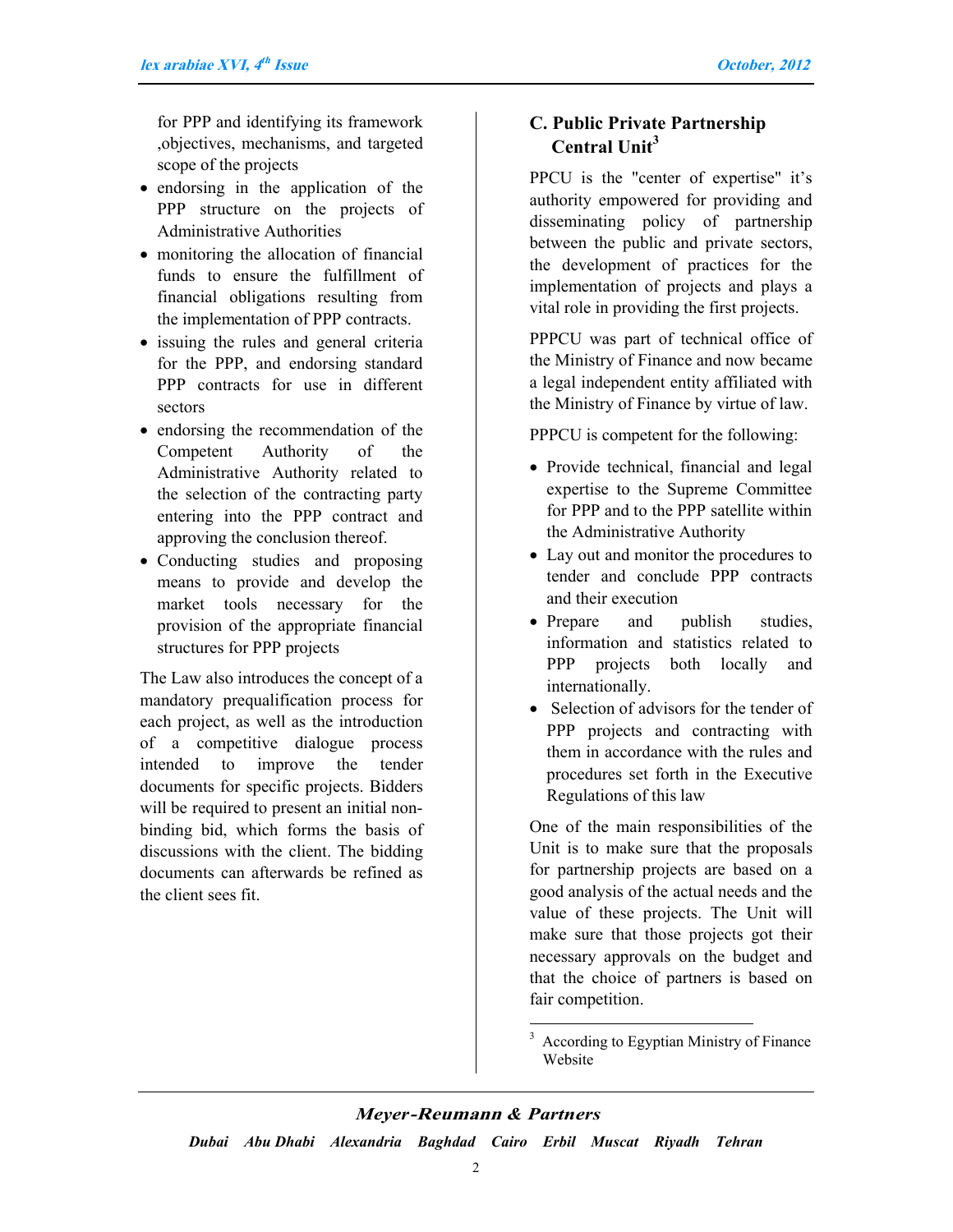#### **D. The Egyptian Government and the PPP<sup>4</sup>**

In order to attract more investments in Egypt, "MENA Project Finance & PPP" conference was held in Egypt on  $17<sup>th</sup>$  &  $18<sup>th</sup>$  September 2012 under the patronage of his Excellency Hesham Kandil, Prime Minister of Egypt, with the participation of ministers from Jordan, Bahrain, Qatar and Tunisia, and excellencies from the World Bank, heavy industries company in Saudi Arabia and Japan Bank for International Cooperation, UAE in addition to Egyptian Ministers: Minister of Planning and International Cooperation, Minister of Investment and Minister of Finance.

In the course of his inaugural speech, the Egyptian Minister of Finance Dr. Momtaz El Saeid said , "that the economic development of Egypt will not be achieved without the participation of the private sector. The state target is to increase the volume of investments to about EGP 276 billion in this fiscal year in order to achieve a growth rate of the national economy of more than 4.5 %. The government strives to increase the growth rate during the next three years to 7.5 % of the GDP so that they can create about 750,000 jobs needed annually in the society. The minister pointed out that public investment are currently EGP 106 billion of which EGP 56 billion are government investments and EGP 50 billion are financed by economic bodies and public companies and public business sector.

Furthermore, Dr. Momtaz El Saeid said that Egypt's target is that EGP 170

 $\overline{a}$ 

billion, will be dumped by the private sector and the government has already been preparing a list of 15 projects in various economic sectors to set up the system of participation as tools for promoting the participation projects with the private sector, noting that such projects are offered on a lot of investment delegations that visited Egypt recently as well as during his recent visit to Turkey, where they received great interest from investors and businessmen.

Mr. Osama Saleh, Minister of Investment, pointed out that the Ministry of Investment is currently working on 3 axes: the first axis is the development of different governorates of Egypt as there are 128 projects on 27 governorates of Egypt ready to start work; the second axis are partnership projects with the private sector which is handled by the Ministry of Finance; and the third axis is the development of the Suez Canal, which 9% of the total world trade passes through it, in addition to the establishment of the largest industrial city in Suez being an area of 40 square kilometers.

The Minister of Investment added further that the second sector is the focus of the development of Upper Egypt-Red Sea Road, which connects six provinces in southern Egypt in the Red Sea. The target is to develop the region on both sides of the road, having a length of 414 kilometers.

#### **E. Expected PPP Projects in Egypt in 2013:**

Mr. Atter Hannoura, Head of PPPCU at the Ministry of Finance mentioned that the Unit is now working on feasibility studies for several projects, participating

#### *Meyer***-Reumann** *& Partners*

<sup>&</sup>lt;sup>4</sup> According to Egyptian Ministry of Finance Website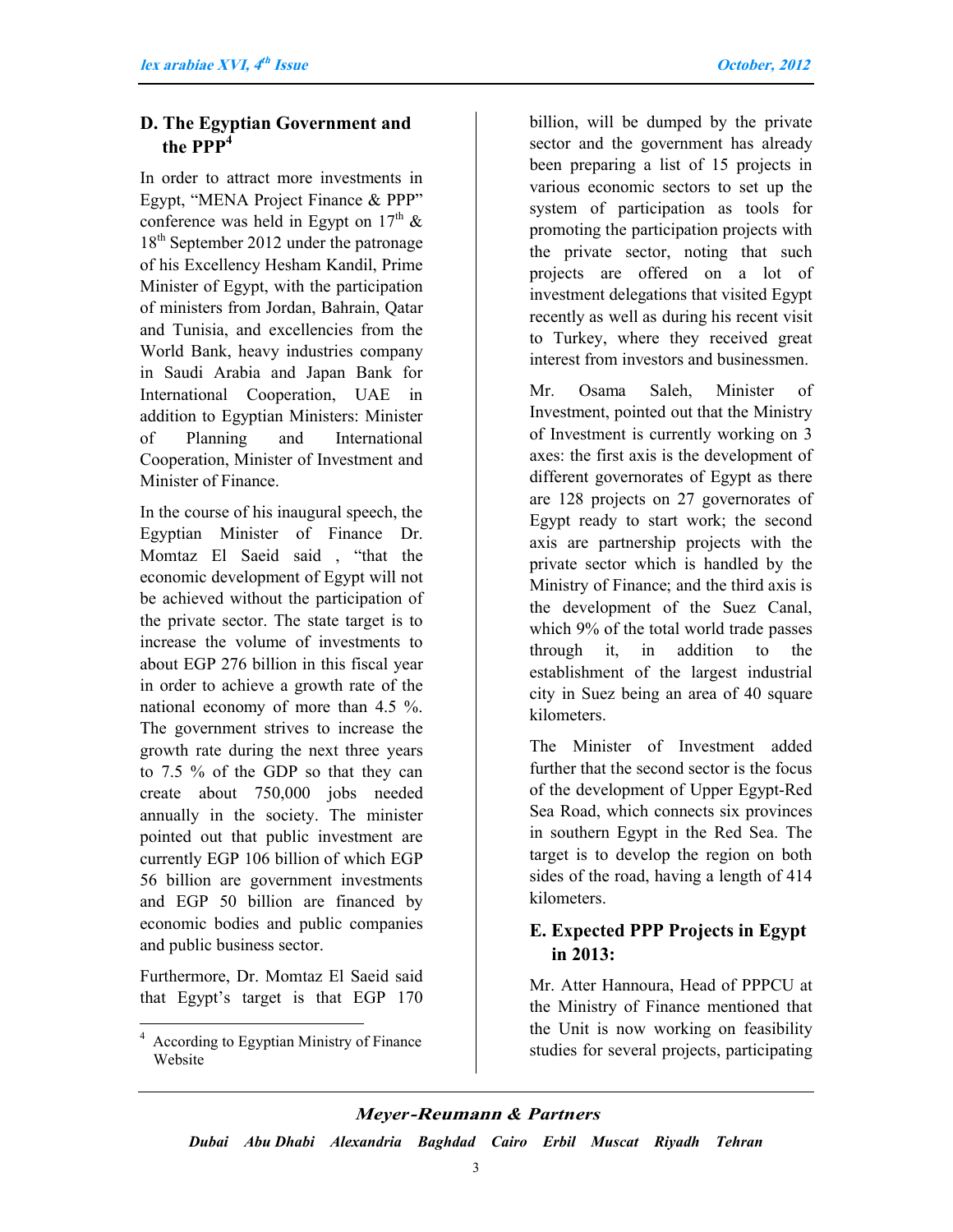with the Private Sector during the next few months which include:

- Technological area project for export of telecommunications services and technology in Maadi;
- The establishment of a railway linking the area of Ain Shams with Tenth of Ramadan;
- A highway linked Shubra Banha; and
- Factories for recycling solid waste in the governorates, which includes the expansion and development of the industrial port of Safaga, Suez Canal Specialist University Hospital and Nile Schools.

Mr. Atter Hannoura added that there are many future projects expected to be launched during the last quarter of next year including: the establishment of the Egyptian Italian University, Academy for Cardiac Surgery at Ain Shams University, the establishment of a new hospital for Children at Ain Shams University, a Specialist Center for patients with brain , nerves and the treatment of victims of road accidents, a hospital for Zagazig University as well as the creation of 3 ports river for the development of transport system river.

#### **F. Conclusion :**

Today under the provisions of the new PPP law :

- The Investor can enter into an agreement with the Administrative Authority under the PPP law regardless of traditional procurment law and its executive regualtions.
- There is an express prohibition on confiscation or compulsory acquisition of project assets by the

government

- The foreign investors is well protected: for instance, his consent is required to amend the contractual stipulations and the administration cannot unilaterally amend the stipulated prices
- Egypt amended its rules for public private partnerships (PPP) to allow disputes to be resolved through arbitration rather than through Egyptian courts. Under the new rule, arbitrations would be carried out at the Cairo International Arbitration Centre and be based on the regulations and procedures of the United Nations Commission on International Trade Law (UNCITRAL)

The above mentioned advantages would encourage more foreign investors to invest in Egypt and the government is working on that.

> **Abdel Hameed Galal Meyer-Reumann & Partners, Egypt Office**

#### *Meyer***-Reumann** *& Partners*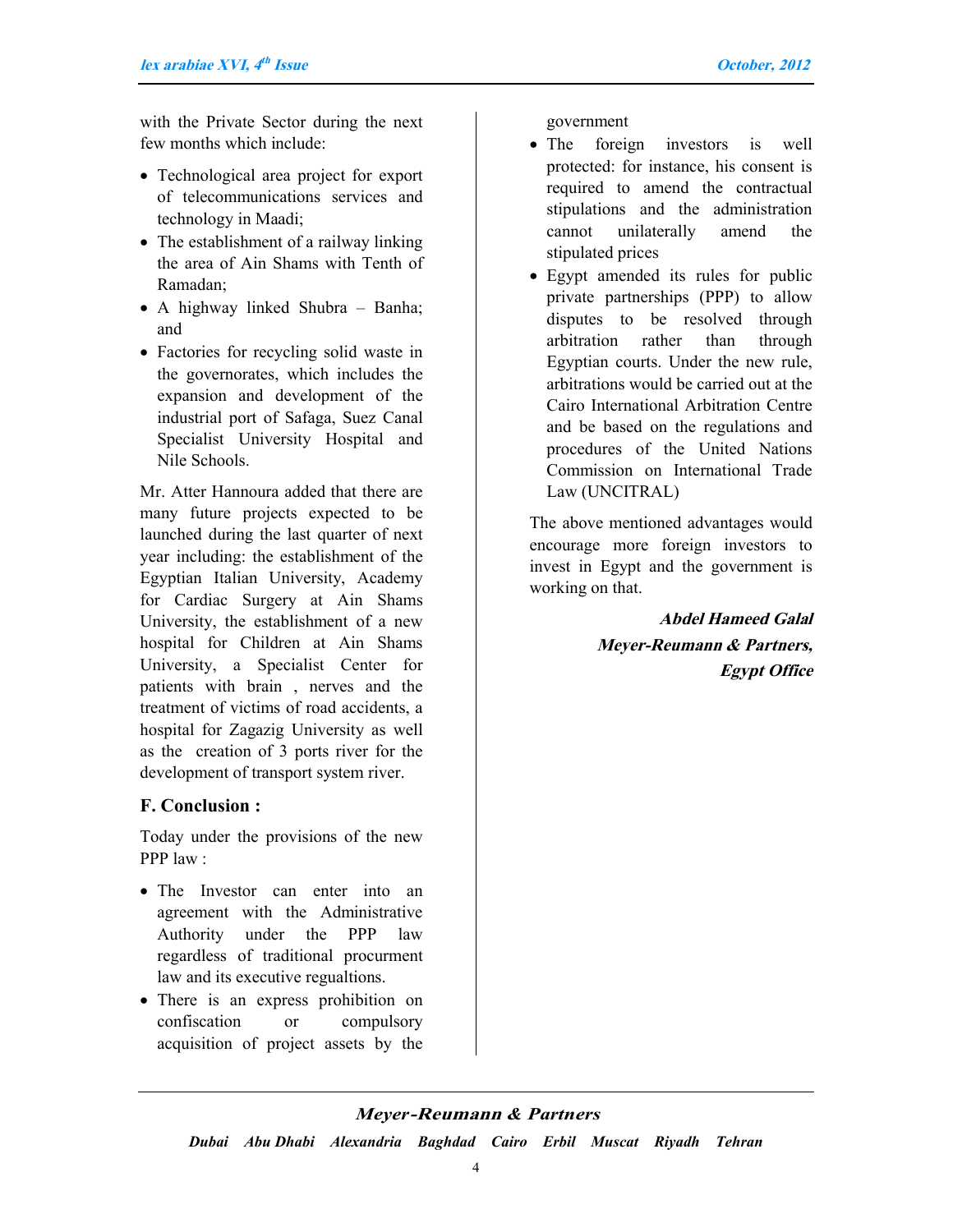#### *United Arab Emirates*

# **Legal Framework of the UAE-Polish Bilateral Relations**

#### **Guiding Principle**

*The United Arab Emirates and the Republic of Poland support further expansion of bilateral relations. The article focuses mainly on the recent growth in trade and economic cooperation, connected with new legislation and developments in science diplomacy from the end of 2006 through mid-year 2012.*

#### **A. Facts**

The history of relations between Poland and the UAE dates back to the year 1988 when Poland expressed desire to tighten bilateral relations with the UAE as the key-partner in the Middle East Region. Following the opening of the Polish Trade Office in Dubai in 1988, the Embassy of the Republic of Poland in Abu Dhabi was opened in 1991.

The UAE opened its Embassy in Poland in May 2009, when H.E. Mr. Asim Mirza Al Rahmah presented his letter of credence to the late President of the Republic of Poland H.E. Mr. Lech Kaczyński, which constituted a very important step in strengthening bilateral relations and cooperation between the two countries. Opening of the Embassy by the UAE reflected in the intensification of cooperation between the countries, mainly in the area of trade and economy.

Considering the total trade turnover rate,

the UAE ranked among the major trade partners of Poland in the Middle East and it is hoped that Polish-Emirati trade relations will further expand. Just in 2010 the UAE were the third largest trading partner of the Republic of Poland in the Middle East, after Israel and the Kingdom of Saudi Arabia, and among the countries united in the Arab Leaguethe second one, after the KSA.

Polish trade turnover with the UAE in 2006-2010 (in millions of USD)

|                | 2006  | 2007  | 2008  | 2009  | 2010  | Trade<br>Turnover<br>Dynamics<br>2009/2010 |
|----------------|-------|-------|-------|-------|-------|--------------------------------------------|
| Export         | 218.0 | 302.1 | 763.5 | 476.1 | 244.9 | 53.5                                       |
| Import         | 78.6  | 119.2 | 100.3 | 44.1  | 69.7  | 166.0                                      |
| Turnover 296.6 |       | 421.4 | 863.8 | 520.2 | 314.6 | 62.9                                       |
| Balance        | 139.4 | 182.9 | 663.2 | 432.0 | 175.6 | -                                          |

Source: GUS (CSO- Central Statistics Office Poland)

The main Polish goods exported to the UAE in the year of 2009 were: mechanical and electrical equipment (42%), transportation (17%) and food products (groceries, tobacco, sugar), metallurgy intermediates and measuring equipment.

In 2010, in the Polish exports prevailed:

- Devices mechanical and electrical (equipment for telephone systems, cable, carbon electrodes, lamps) - 33.7 % of our exports to the UAE;
- Base metals (razor blades, steel products) - the share of  $16.0\%$ ;

#### *Meyer***-Reumann** *& Partners*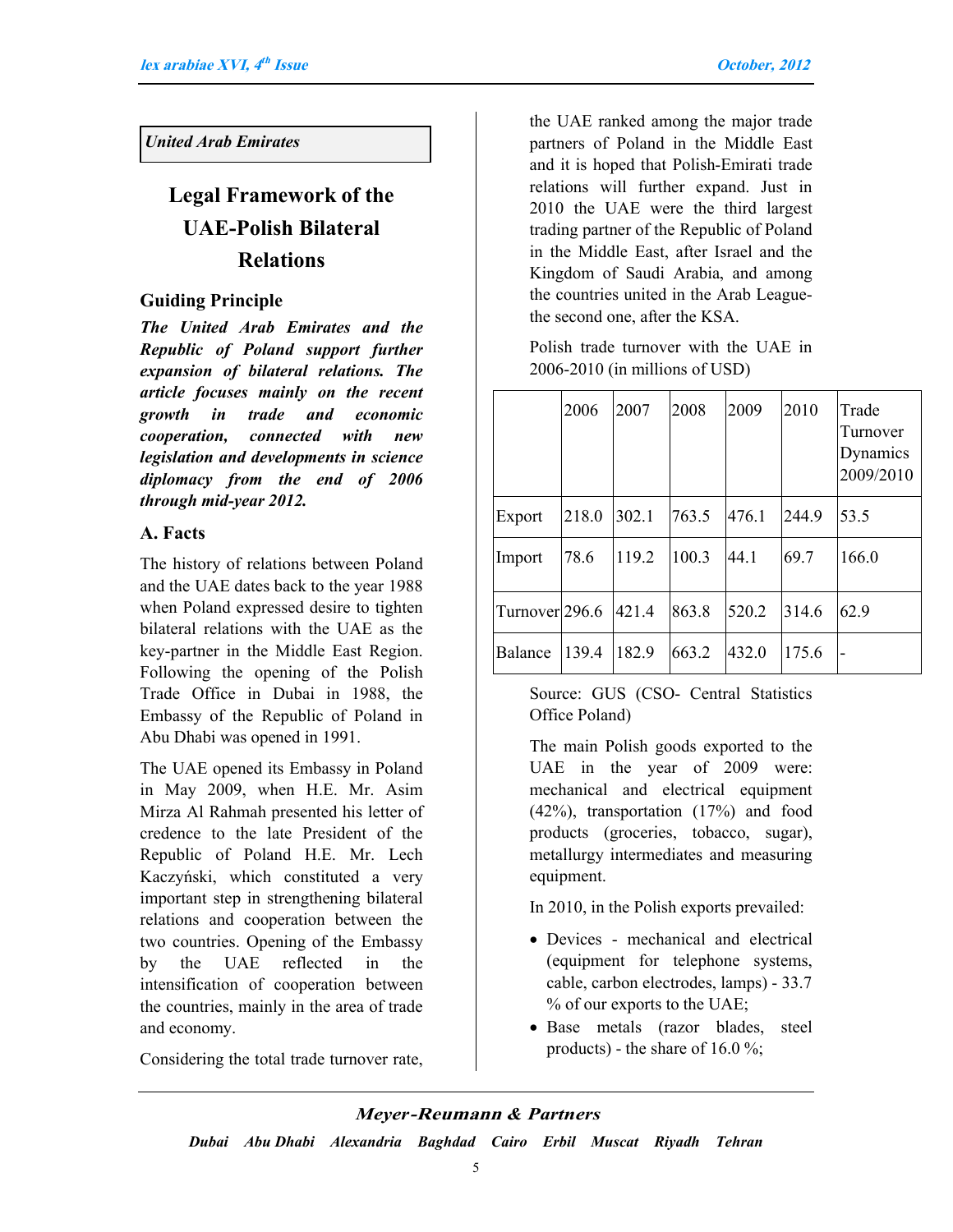- Groceries (milk, tobacco, sugar) 8.2  $\%$ ;
- Chemical products (mainly cosmetics)  $-7.8 \%$ ;
- Miscellaneous items (mainly furniture, bedsteads and mattresses) - 7.2 %;
- Means of transport (vessels, spare parts, transport vehicles) - 6.6 %.

The most prominent exporters are Komsa Poland Sp. z oo, Spinox Uno Poland Sp. z oo, Gdansk Shipyard "Repair" SA, Procter & Gamble Sp. z oo, Swedwood Poland Sp. z oo, Stalprodukt SA, Wilk Elektronik SA, Solaris Bus & Coach SA, SGL Carbon Poland SA.

Imports from the UAE in 2010 (as in 2009) dominated:

- Aluminum and articles of base metals - 65.2 % share of total imports;
- Plastic products (films, tapes, sheets) share of 21.8 %;
- Textile materials and products 6.9  $\frac{0}{6}$ .

The largest Polish importers are ATS Stahlschmidt & Maiworm Ltd., Ronal Poland Sp. z oo, Sapa Aluminium Ltd., Alupol Packaging Sp. z oo, Bon Prix Sp. z oo, Total Pack Sp. z oo, Pragma Trade Sp. z oo, Praxis SA.

**B. International, Bilateral Agreements Related to the Case**

**I. The European Union Cooperation Agreement between the EU and the GCC Countries to which Poland is a State Party** 

The European Union - UAE mutual relations, including economic and political sphere are governed by the provisions of the Cooperation Agreement between the EU and the GCC countries (including the UAE) signed in 1989.

#### **II. Bilateral Cooperation Agreements Regulating Relations between Poland and the UAE**

The most important agreements between Poland and the UAE are:

- The Agreement on the Avoidance of Double Taxation and the Prevention of Fiscal Evasion with respect to Taxes on Income and Capital, 1993;
- The Agreement on Mutual Promotion and Protection of Investments, 1993;
- The Agreement on Civil Air Transport, 1994;
- The Agreement on Cooperation in the Fields of Information, Culture and Science, 1994;
- Memorandum of Understanding concerning bilateral cooperation between the UAE Federation of Chambers of Commerce and Industry and the Polish Chamber of Commerce, 2009;
- Memorandum of Understanding between the Anti-Money Laundering Unit of the UAE and General Inspector of Financial Information of the Republic of Poland concerning cooperation in the exchange of financial information related to moneylaundering and terrorist financing; 2011;
- The Agreement for Mutual Exemption of Pre-visa Requirement for Diplomats between the UAE and Poland (in July 2007, the Polish side proposed the mutual abolition of visa

#### *Meyer***-Reumann** *& Partners*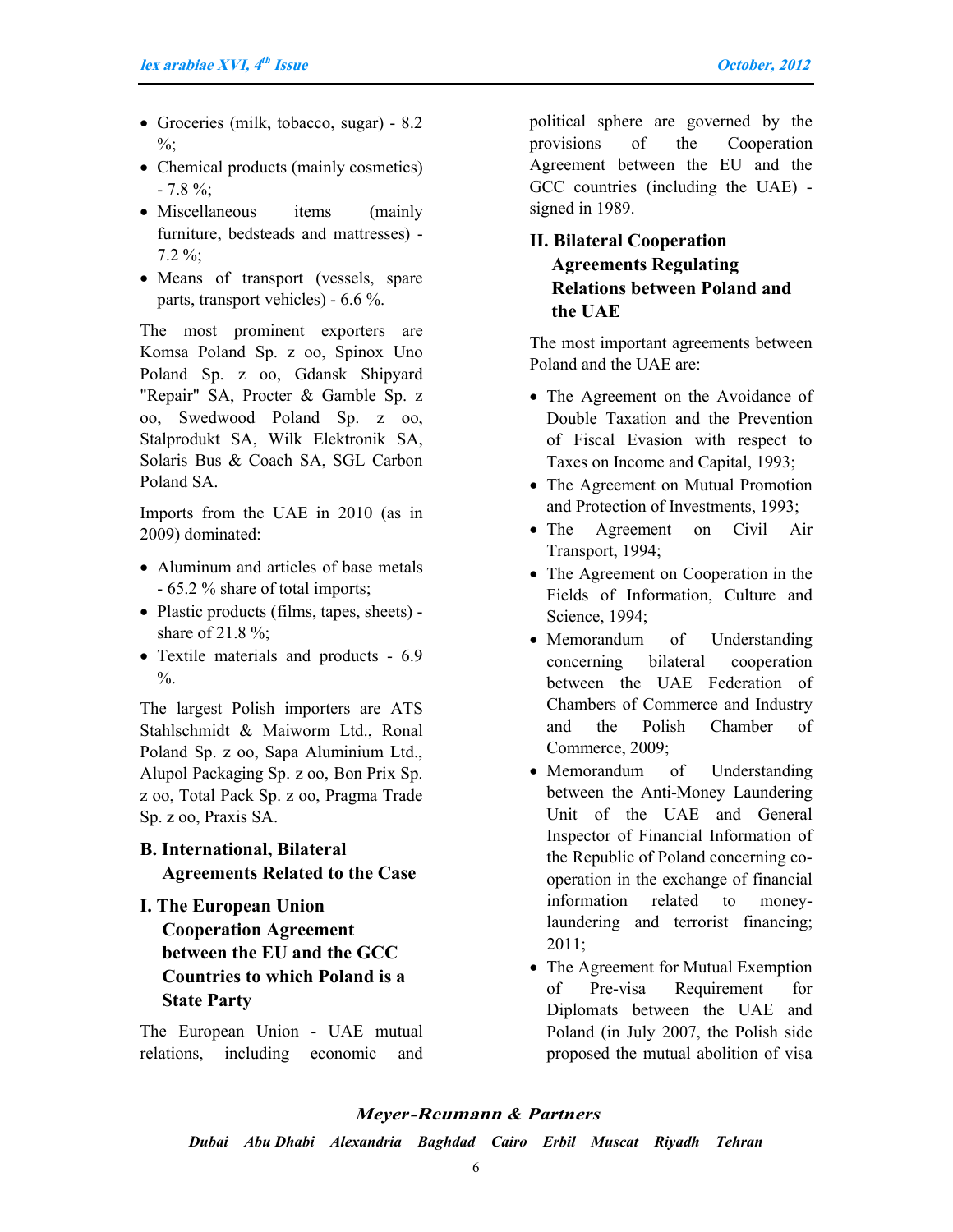requirements for holders of diplomatic passports), 2012;

• The Agreement for Economic Cooperation between the UAE and Poland, 2012.

UAE Vice President and Prime Minister and Ruler of Dubai His Highness Sheikh Mohammed Bin Rashid Al Maktoum, Deputy Prime Minister and Minister of Interior Lt. General HH Sheikh Saif Bin Zayed Al Nahyan, Deputy Prime Minister and Minister of Presidential Affairs HH Sheikh Mansour Bin Zayed Al Nahyan, Minister of Higher Education and Scientific Research Sheikh Nahyan Bin Mubarak Al Nahyan and Prime Minister of Poland Donald Tusk signed in April 2012 an agreement for economic cooperation between UAE and Poland. The agreement is to give a boost to economic cooperation in all areas and sectors of the economy. It applies in particular to such sectors as manufacturing, investment, innovation, trade, fuels, small and medium-sized enterprises, or financing of business projects.

The clauses of the agreement establish the basis for cooperation on projects of mutual interest to both countries, cooperation in the field of certification and standardisation, development of consulting, legal, banking and engineering services.

The agreement provides for initiating and promoting various forms of contacts between Poland and the UAE as well as a range of forms of practical cooperation. In addition, the agreement outlines the opportunity to exchange experts and technical personnel, scientific cooperation and exchange of scientific personnel, training, participation in fairs and exhibitions, business missions, collaboration in promotional events and other projects related to economic and tourism cooperation.

The agreement deals with the exchange of information on legislation, encouraging business networking and the establishment of representative offices, branches or agencies promoting the other State's economic activities. It also addresses the search for industrial investment opportunities and support for cooperation between small and mediumsized enterprises.

Moreover, the agreement has established a Joint Economic Committee whose tasks will include analysing how the agreement has been performed, assessing mutual economic cooperation, submitting proposals and identifying problems.

### **C. Capital Investment and Cooperation**

#### **I. Preliminaries**

The total value of the direct Polish investment in the UAE is estimated at USD 150 million. Polish companies operate mainly within the oil and gas industry, construction (Librus), installation (Sergas), surveying services, air conditioning (VTS Clima), furniture (MDD), or metal containers (Cracow company Can-Pack in 2005, built in the UAE Arab label cans Can. Co.).

The most spectacular polish investments in the UAE is a property development project in the city of Dubai, founded by Kulczyk Investment House; the fluoride factory in Abu Dhabi (Gulf Fluor).

The Emirates originated investments in

#### *Meyer***-Reumann** *& Partners*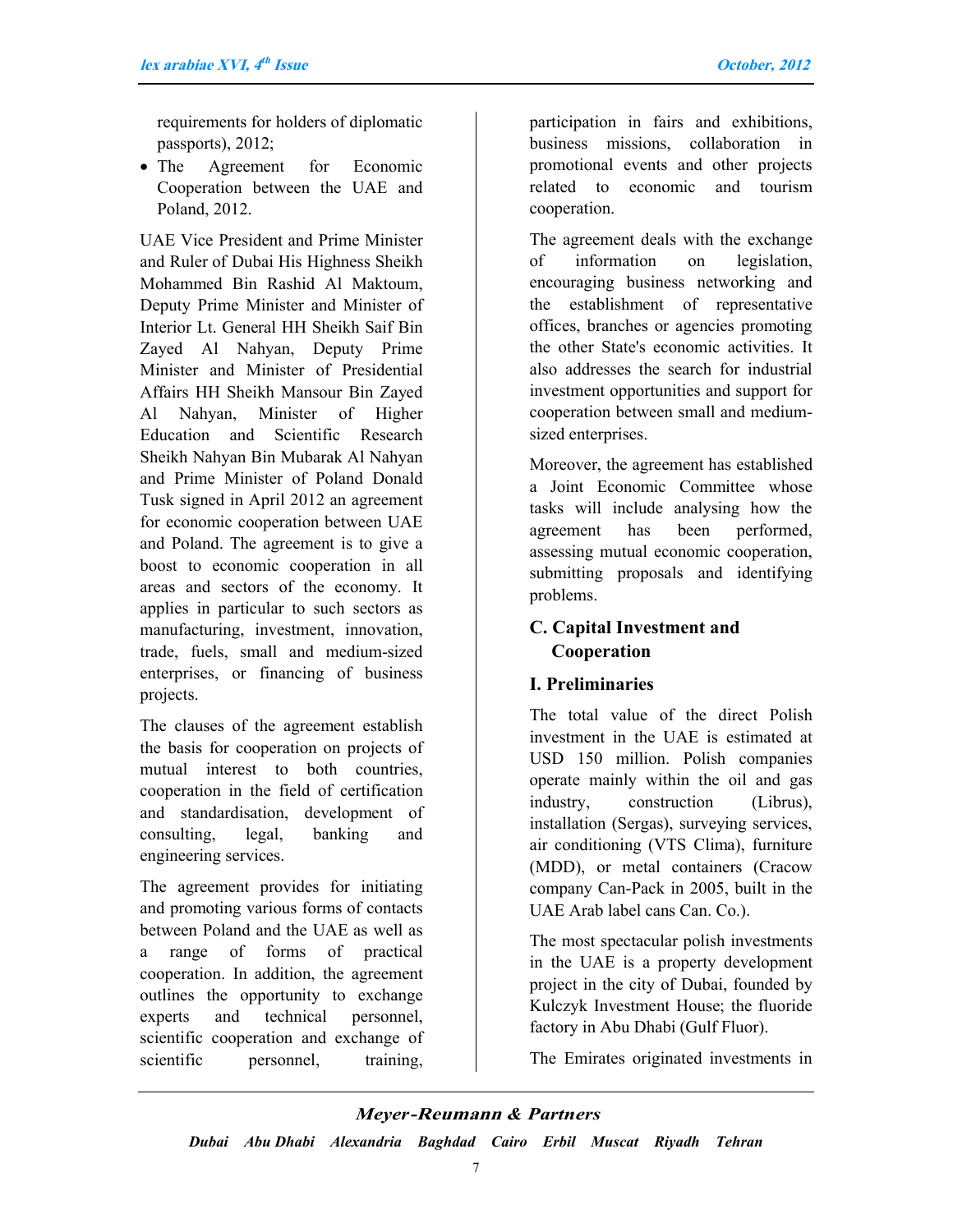Poland are mainly of the so-called wallet character. In addition, in 2007 Dubai development company - Limitless pursued the initiative of buying the building sites in Poland (main cities like Wroclaw, Poznan, Masuria region). Furthermore in 2008 the company entered into an agreement with the city of Chrzanów to build a greater residential area. Abu Dhabi based, industrial holding company Al Masaood invested in industrial factory bearings and mechanical workshops in Wroclaw. In Gdansk, holding representatives from the Royal Group of Abu Dhabi visited main polish dockyards, revealing interest in the investment proposals coming from the polish side.

In 2009, as in previous years, banks and companies from the UAE invested mainly into Polish government bonds, using, however, their subsidiaries or agents acting within European Union borders.

#### **II. Access to the UAE Market**

Polish export of goods and services does not meet the specific administrative barriers to access the emirates market. Uniform import tariff rate of 5 % ad valorem, with approximately 400 items (consisting mainly of basic food and medicine) is free of customs duty. Exempted from customs duties is also import for special economic free zones.

The most important non-tariff barrier and obstacle is the requirement of a certificate of ritual slaughter "halal" for export of meat products. This problem seems to be close to a solution, therefore, the Muslim Religious Union in Poland is to receive the power to issue the certificates of "halal" recognized in

the Emirates. The diverse group of consumers in the UAE alone, and above all a very wide range of goods reexported to other countries in the region create favourable conditions for export expansion. An important incentive seems to be the fact that in general in this country continues to apply a zero rate of corporate tax and personal income.

In addition to the key to the economy of the UAE oil and gas sector, prospective in terms of bilateral trade and economic cooperation are:

- foreign investments in Poland by companies and specialized financial institutions revolving investment fund of the Gulf countries;
- supply of equipment and materials for the development of infrastructure;
- food processing and food supplies;
- the defense industry;
- health services and rehabilitation (spa);
- higher education (offer of study at Polish universities).

A chance for Polish companies (manufacturing and trading) may be operating in a number of UAE free zones (UAE are classified as the thirdafter Hong Kong and Singapore- the largest re-export center in the world).

#### **D. Promoting the Development of Bilateral Polish- UAE Economic Cooperation**

Diversity and prestige exhibitions organized in the UAE will provide additional opportunities for cooperation. There has been a regular participation from the side of the Polish businessmen in various thematic exhibitions in the

#### *Meyer***-Reumann** *& Partners*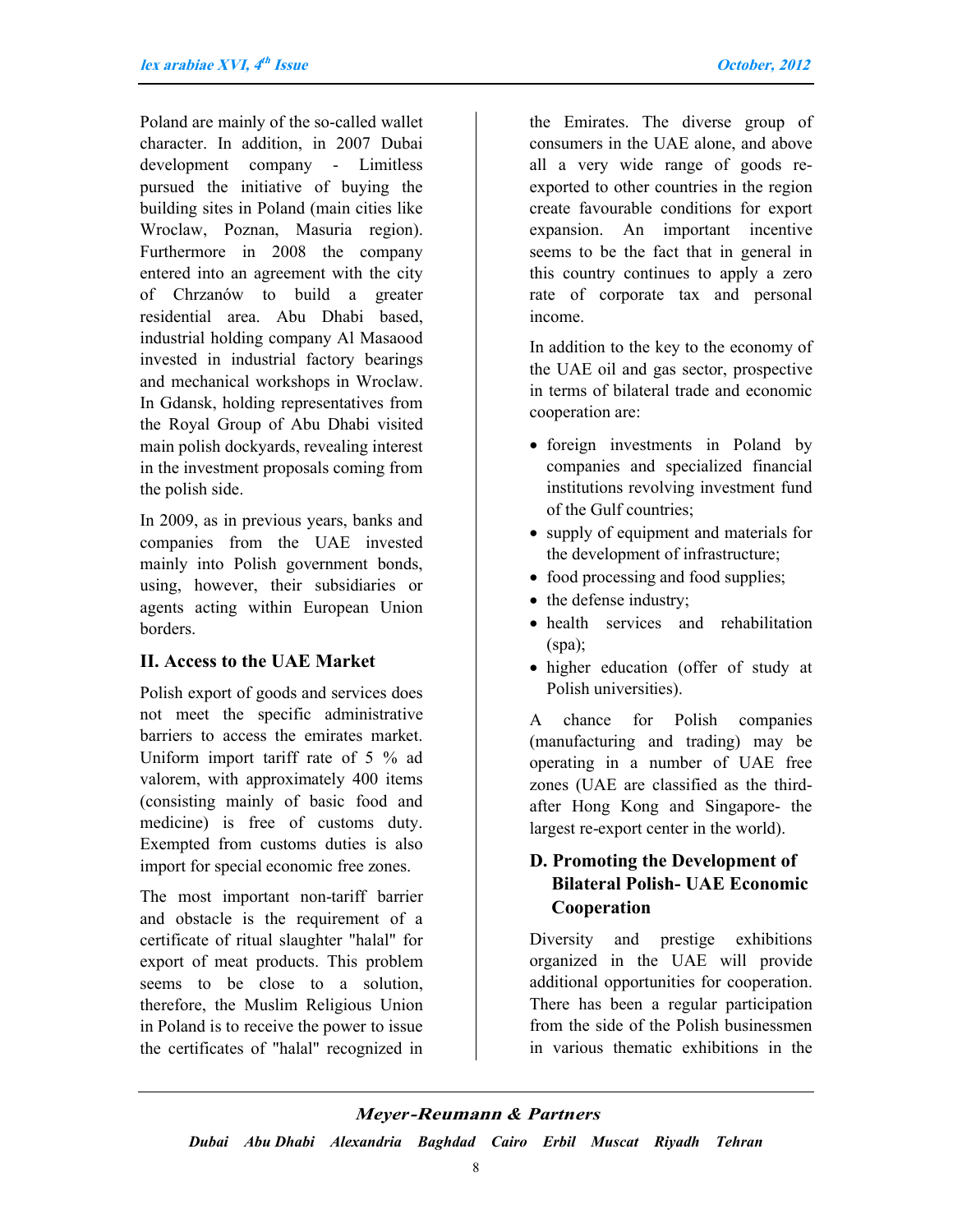#### UAE.

In March 2007 the polish Minister of Economy, G. Wozniak visited the UAE, which included a meeting with the UAE Minister of Economy, Sheikh L. Al-Qasimi. At the end of March/April 2007 a delegation of Polish entrepreneurs with the representatives of the Polish Chamber of Commerce (PCC) signed a cooperation agreement with the Chamber of Commerce and Industry in Dubai.

During the Polish Business Days in November 2007, the Polish National Exhibition and the Polish-Arab Economic Forum under the patronage of the Ministers of Economy of Poland and the UAE was organised in the premises of Dubai World Trade Center.

Since 2006, in Abu Dhabi the Polish Business Group leads the development of Polish-Emirates economic and trade relations. This association-operating under the auspices of the Chamber of Commerce and Industry Abu Dhabi - Polish business associates employed in local companies and representative offices of foreign companies, Polish exporters, Emirati importers of Polish goods, etc.

Among the most important official meetings in the last period, a visit to the UAE of the Ministry of Sport and Tourism of Poland delegation (February / March 2009), Minister of State Treasury of Poland (March 2009 and June 2010) and Under-Secretary of State at the Ministry of Economy M. Korolec (January 2010, April 2011) should be mentioned, and also a visit to Poland of the Minister of Economy of the United Arab Emirates, who was accompanied

by a group of representatives of the major emirates companies (January 2010).

The United Arab Emirates Federation of Chambers of Commerce and Industry first mission to Poland took place on 28- 31 October 2009. A delegation of the UAE Federation of Chambers of Commerce and Industry headed by H.E. Eng Salah Salem bin Omeir Al Shamsi paid a three day visit to Poland upon the invitation from the Polish Chamber of Commerce. During the visit, the UAE Federation of Chambers of Commerce and Industry and the Polish Chamber of Commerce signed the Memorandum of Understanding concerning bilateral cooperation. The delegation was also received by the Deputy Prime Minister and the Minister of Economy, Mr. Waldemar Pawlak, by the Minister of Sports and Tourism, Mr. Adam Giersz and Minister of Treasury, Mr. Aleksander Grad. At the Polish Chambers of Commerce, the delegation attended the Business Forum Poland - UAE, where both sides discussed over the bilateral economic relations between Poland and the UAE and the ways of its extension. The UAE delegation also met Polish businessmen who attended in a large number of networking session at the Polish Chamber of Commerce.

A Polish economic and investment mission headed by Undersecretary of State in the Ministry of Foreign Affairs, Mrs. Beata Stelmach followed an invitation of the UAE's Minister of Foreign Affairs, Sheikh Abdullah Bin Zayed Al Nahhan and visited Dubai and Abu Dhabi on 2-3 November 2011. With the delegation, the representative of the Ministry of Treasury, Undersecretary of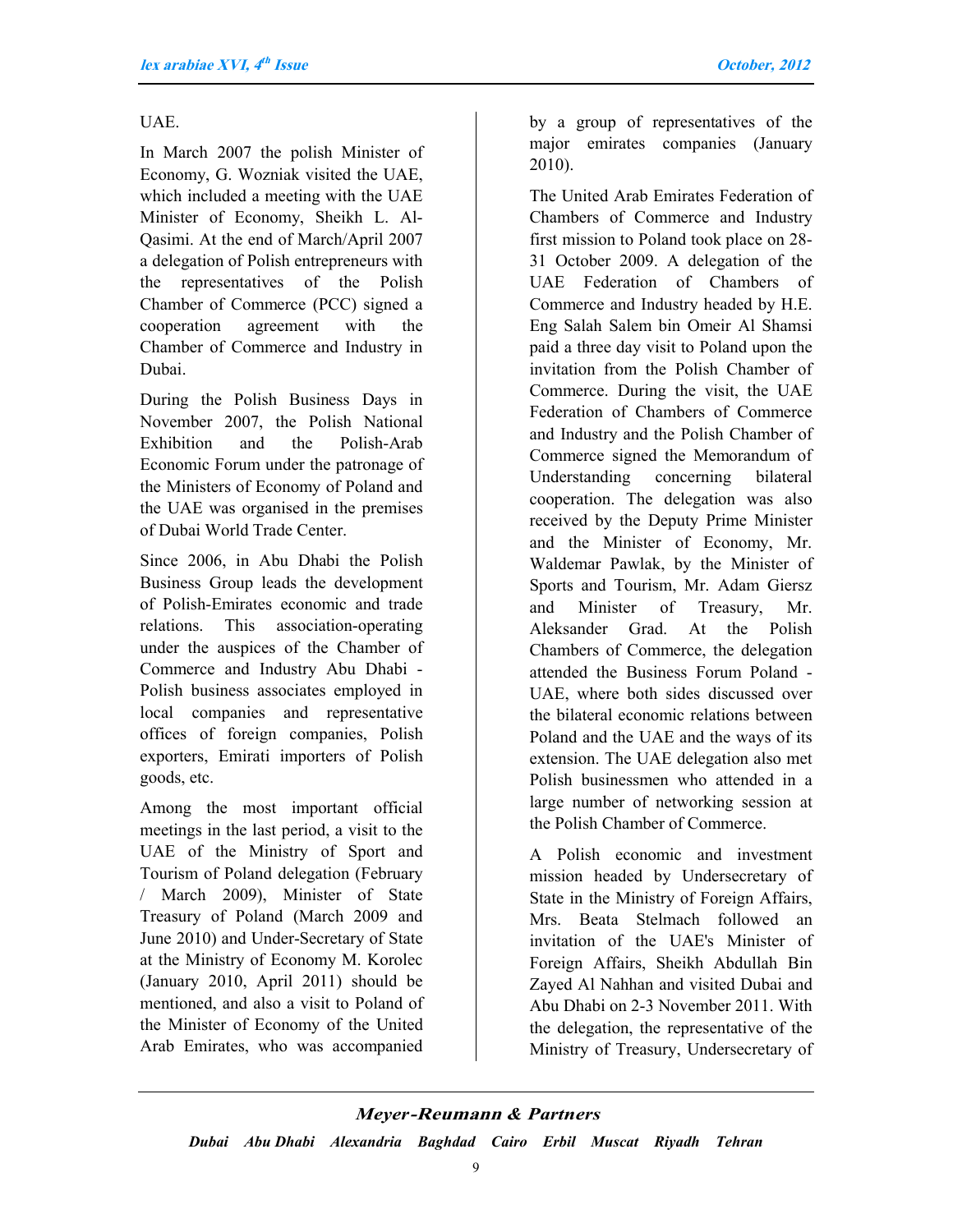State Mr. Krzysztof Walenczak joined the visit.

The Ministry of Infrastructure of the Republic of Poland, along with the Polish National Pavilion's Participants were organizing the Polish National Pavilion at ITU Telecom World 2011. The Ministry of Infrastructure along with the Polish National Pavilion's Participants (Telekomunikacja Polska S.A., Netia S.A., Comarch S.A., Cyfrowy Polsat S.A., P4 Sp. z o.o., Pomorska Specjalna Strefa Ekonomiczna sp. z o.o., Oxycom S.A.) were dedicated to present the Polish achievements within the establishment and development of information society.

Recently, Donald Tusk, the Prime Minister of the Republic of Poland, paid an official two-day visit to the UAE on the  $21<sup>st</sup>$  -  $23<sup>rd</sup>$  of April 2012. The Prime Minister was accompanied by highranking official and commercial delegation aiming to tighten relations between the two countries and to expand in particular trade and investment. The Polish side expected to attract Emirati investments to Poland and at the same time to increase Polish exports to the Emirati markets. The visit resulted in signing an agreement on economic cooperation and mutual exemption of visas for diplomats between the UAE and Poland. Following the delegation, the UAE Minister of Foreign Affairs, H.H. Sheikh Abdullah bin Zayed Al Nahyan made a visit to Poland, which took place on the 18th of May 2011.

H.E. Eng. Sultan Bin Saeed Al Mansoori, UAE Minister of Economy met Polish Deputy Prime Minister and Minister of Economy H.E. Mr. Waldemar Pawlak on 21 June 2012. The meeting was also attended by H.E. Mr. Asim Mirza Al Rahmah Ambassador of the UAE to Poland and a number of Polish representatives. The principal aim of the meeting was to discuss the ways of strengthening bilateral relations between the countries especially in the area of economic cooperation and investment opportunities. Both parties agreed upon the implementation of an agreement concerning economic cooperation which had been signed by the Polish Prime Minister, H.E. Mr. Donald Tusk during his visit to the UAE in April 2012.

> **Catherine Jaskiewicz Meyer-Reumann & Partners, Oman Office**

#### *Meyer***-Reumann** *& Partners*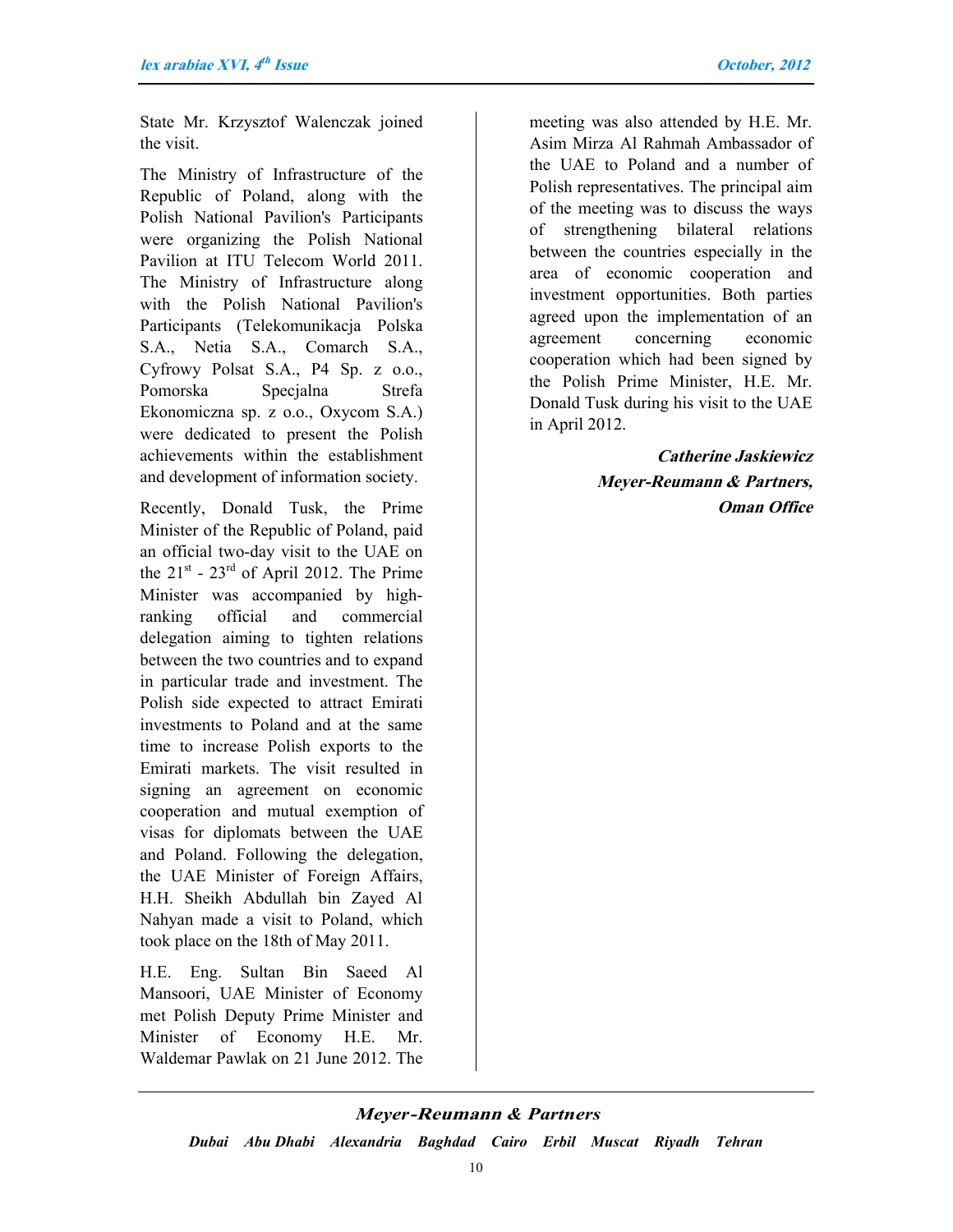*Iran*

# **Dissolution and Lquidation of Joint Stock Companies in Iran**

#### **Guiding Principle**

*As a result of placing international sanctions against Iran, many foreign establishments have suspended their transaction with Iran and some of them proceed to close down their legal companies, branch or rep. offices in Iran. The request for dissolution and liquidation should be submitted before Corporate and Non-Commercial Institution Registration Bureau, the authority before which all legal commercial companies are required to be registered. Nevertheless, in some cases, the shareholders are required to submit their request before the court.*

#### **A. Introduction**

The Commercial Code of Iran (IR-CC) contains four important topics whereas one of them is related to the business organizations. The IR-CC recognizes seven types of commercial companies which could be associated with the following types of business:

- Public or Private Joint Stock Company or Corporation
- Limited Liability Company
- General Partnership
- Limited Partnership
- Joint Stock Partnership
- Proportional Liability Partnership
- Production and Consumption Cooperative Society

From the above types of companies,

Private Joint Stock Company is the most common form of commercial enterprise in Iran and the one most frequently used by foreign investors in respect of the Joint Venture Company. The liability of shareholders is in principle limited to their capital subscription. The Private Joint Stock Company is an independent legal entity that can enter into contracts and can sue and be sued. Shares can be transferred (subject to certain restrictions) without affecting the continued existence of the company, though in principle they may not be offered for public subscription or trading.

As a result of placing international sanctions against Iran, many foreign establishments have suspended their transaction with Iran and some of them proceed to close down their legal companies. In this article, we decided to briefly explain about the legal formalities for dissolution and liquidation of joint stock companies in Iran.

#### **B. General Rules for Dissolution of a Joint Stock Company**

An Iranian joint stock company may be dissolved, if and when certain requirements are met. Art. 199 IR-CC provides that:

"A joint stock company must be dissolved:

(1) When the company has carried out the task for which it has been formed or if the carrying out of such a task becomes impossible; or

(2) When a company has been formed for a fixed period which has expired, unless the period has been extended

#### *Meyer***-Reumann** *& Partners*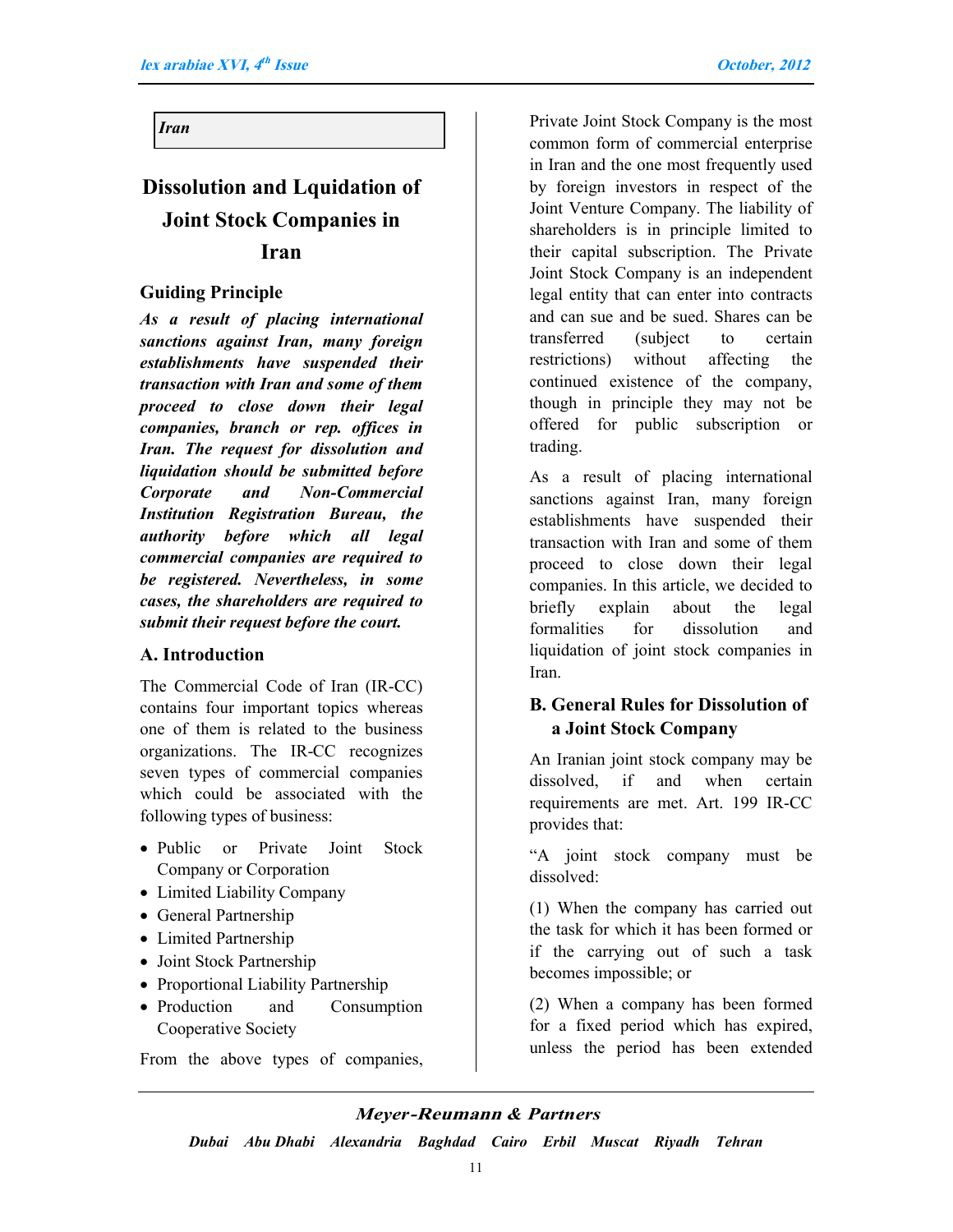before such expiry date; or

(3) When it becomes bankrupt; or

(4) When an extraordinary general meeting has passed, for any reason whatsoever, a resolution to this effect; or

(5) When a final judgment is issued by the courts of justice."

Based on the above article and in practice, generally there are two options for dissolution of a joint stock company in Iran: (A) Request for dissolution through Corporate and Non-Commercial Registration Institution Bureau and (B) Request for dissolution through the Court.

### **I. Dissolution through Corporate and Non-Commercial Registration Bureau**

Commercial companies are required to be registered before Corporate and Non-Commercial Institution Registration Bureau of Iran (CNCIRB). Therefore, in case the shareholders of such companies decide to close down their establishment, submission of their dissolution application before CNCIRB is the most comment and convenient way. The first step for dissolution before CNCIRB is passing a resolution in the extraordinary general meeting of the company. According to Articles 83, 84 and 85 IR-CC, any change in the manner of dissolution of the company shall fall under the exclusive jurisdiction of the extraordinary general meeting. At the extraordinary general meeting, the presence of the holders of more than fifty percent of the shares entitled to vote is required. Resolutions passed at an extraordinary general meeting are valid when they have been passed by the

affirmative vote of two-third of those present at the meeting.

Moreover and based on Art. 101 IR-CC, the general meeting shall be managed by a directorate composed of a chairman, secretary, and two supervisors. The chairman and supervisors will be elected among the shareholders of the company, but it is not a requirement for the secretary of the meeting to be a shareholder of the company.

In case of meeting all requirements for holding the extraordinary meeting and approving the respective resolution, the resolution should be submitted before CNCIRB. The request will be studied by CNCIRB's experts and if everything is fine, CNCIRB will announce the dissolution of the company and will publish the notice on dissolution of the company in the Official Gazette of Iran. Thereafter, the formalities for liquidation of the company will commence.

By taking into consideration the above, a company could be dissolved through CNCIRB if the requirements on the manner of holding the general meeting and making decision in such meeting are fulfilled. Otherwise, the application for dissolution of the company shall be submitted to the court.

At this stage, we would like to bring one scenario as an example: In case a shareholder of a joint stock company holding the majority shares (e.g. 97% of shares) requests for dissolution solely, it is most likely that CNCIRB rejects the shareholder's request as a result of not fulfilment of provisions of the Commercial Code. In such case the requirements of Articles 83, 84 and 85 IR-CC are met but provisions of Art. 101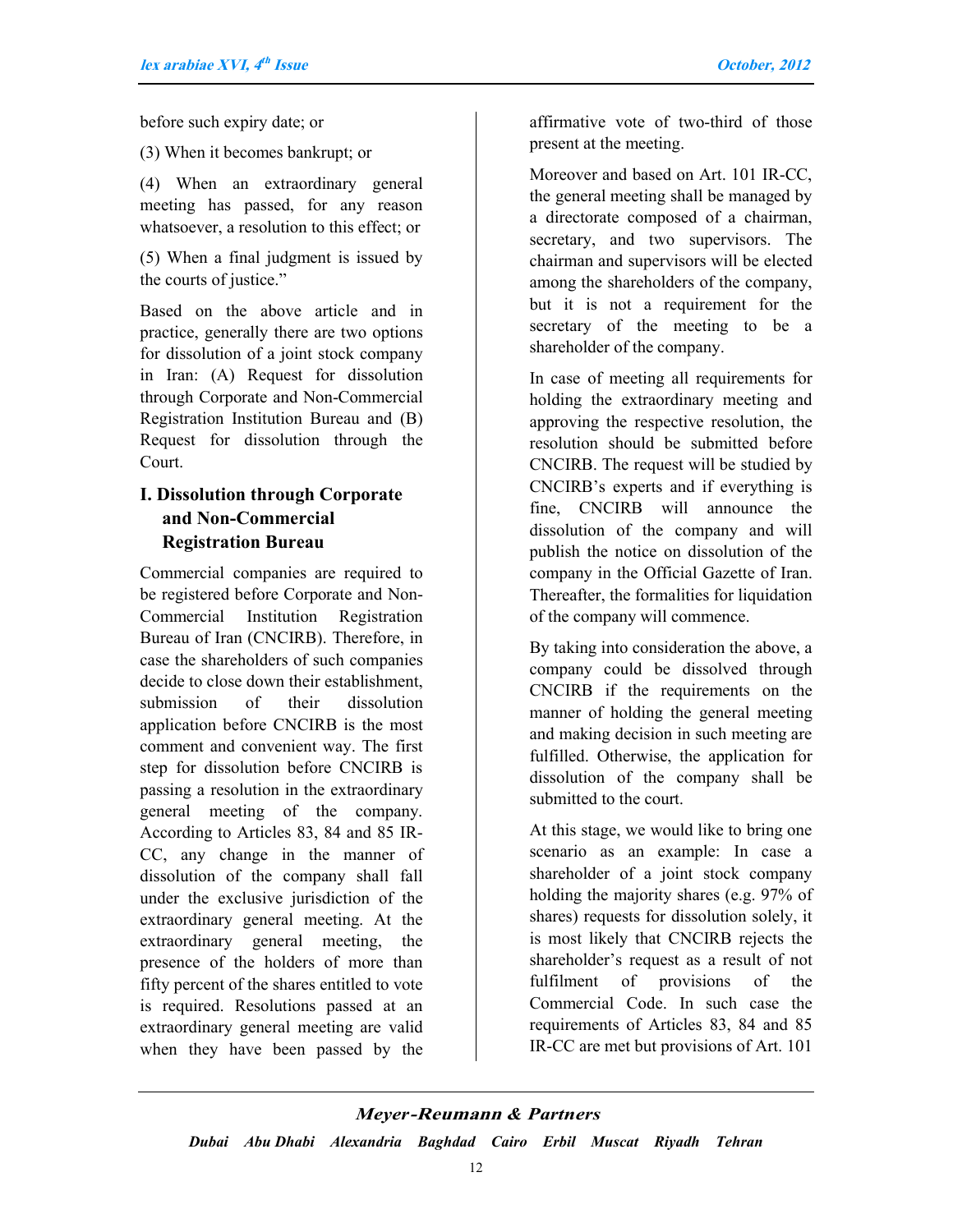IR-CC remains unfulfilled. Based on such Article, it is required to have at least three shareholders of a joint stock company be present in the extraordinary general meeting. Such requirement is mandatory. A shareholder holding 97% of the shares is only considered as one shareholder while for dissolution of such joint stock company, two more shareholders are required.

#### **II. Dissolution through the Court**

The application for dissolution could be submitted before the court based on the instances of Art. 202 IR-CC as follow:

"In the following cases, any interested person may apply to the court for the winding-up of a company:

(1) When no measures are taken with a view to carrying out the objectives of the company within one year after formation or, if there is a break in the activities of the company, for more than one year.

(2) When a general meeting of the company is not held for the purpose of approving the accounts of each of the previous fiscal years up to ten months after the period fixed in the articles of association.

(3) When the position of all or a number of directors of the company or that of the managing director of the company has remained vacant for a period exceeding six months.

(4) In the case of sections (1) and (2) of Article 199, when an extraordinary general meeting is not held or, if held, no resolution is passed for the purpose of winding up the company."

It takes usually nine months to one year for the issuance of a verdict on dissolution of a joint stock company by the court. Subsequent, the verdict should be submitted to CNCIRB for fulfilment of requirement on liquidation of the company.

#### **C. Liquidation of Joint Stock Company**

Either the joint stock company may be dissolved through CNCIRB or through the court, a person as liquidator and the place of liquidation should be appointed and determined in the resolution or court verdict (as a case may be). The liquidator may be a person among the shareholders or someone outside the company. Upon publishing a notice of dissolution in the Official Gazette of Iran, the dissolved company should request CNCIRB to declare the commencement of liquidation and shall publish the respective notice in the Official Gazette and in one of the Iranian circular newspapers. Following that, the liquidator shall start liquidation. Based on the Commercial Code, no distribution of the assets, whether during the liquidation proceedings or thereafter, shall take place unless the notice stating the commencement of liquidation and the call for creditors have been published three times, with an interval of one month between each call, both in the Official Gazette and in the circular newspaper and at least six months have elapsed from the publication of the first notice.

During the liquidation, the liquidator shall settle all claims for and against third parties, Iranian authorities such as Tax Bureau and Social Security Organization. Upon completion of the liquidation, the liquidator is bound to notify CNCIRB of the completion of the

#### *Meyer***-Reumann** *& Partners*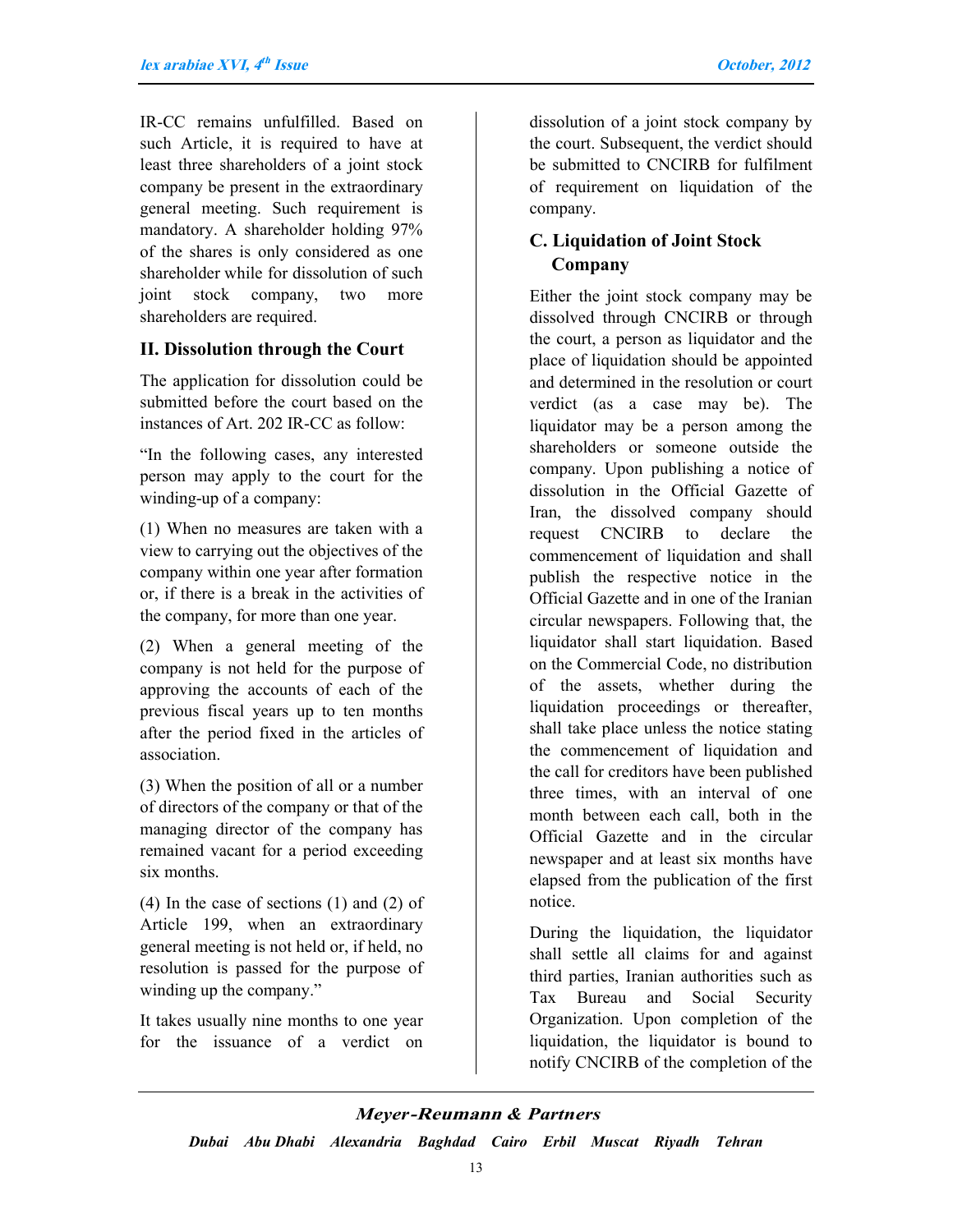liquidation proceedings within one month thereof in order to register the same and publish the case in the Official Gazette, in the circular newspaper and, in conclusion, to strike off the name of the company from the register of companies with CNCIRB.

> **Zahra Tahsili Meyer-Reumann & Partners, Tehran Office**

*Yemen*

# **One Number for the Trademarks in Yemen**

#### **Guiding Principle**

*As of October 1st, 2011, all the registration numbers of the Trademarks in Yemen shall hold the same No. of filling once the application is accepted. This is based on the new implementing regulation of the Yemeni Trademark law No. 23 of 2010, issued on July 27th, 2011.*

The new implementing regulation of the Yemeni Trademark Law has kept the number of filing the application for registering a new trademark to be the same number as for the registration of the trademark, once the application is accepted. This amendment was carried out to facilitate the procedures of registering the trademark and to have prior knowledge of the registration number from the moment of filing the application.

In the previous implementing regulation, the registration number of the trademark was only given after the approval of the trademark department at the Yemeni Ministry of Commerce

Moreover, the new implementing regulations have stated the following provisions:

- expecting in complete the substantive examination (examination on absolute and relative grounds) within 30 days from submission of all required documents;
- The  $8^{th}$  edition of the Nice classification is adopted with no local sub-classification;
- Renewal of trademarks applications will be published in the Official Gazette;
- The Trademark Office has cancelled all surcharges imposed on late filing of documents;
- In the event that a trademark owner desires to secure provisional protection to a mark which is used on products or services displayed in national or international exhibitions held in the country, he has to notify the competent authority one month before the opening of the exhibition. The trademark's owner shall be granted a certificate of provisional protection of his trademark within a period not exceeding 3 months after the end of the exhibition.
- The Trademark Office will no longer issue any certificates of renewal, change of name or address. Only official receipts to this effect will be granted to applicants attesting to any change of title. The Trademark Office will only issue the following certificates:
- a) Registration Certificate;
- b) Assignment Registration Certificate;

#### *Meyer***-Reumann** *& Partners*